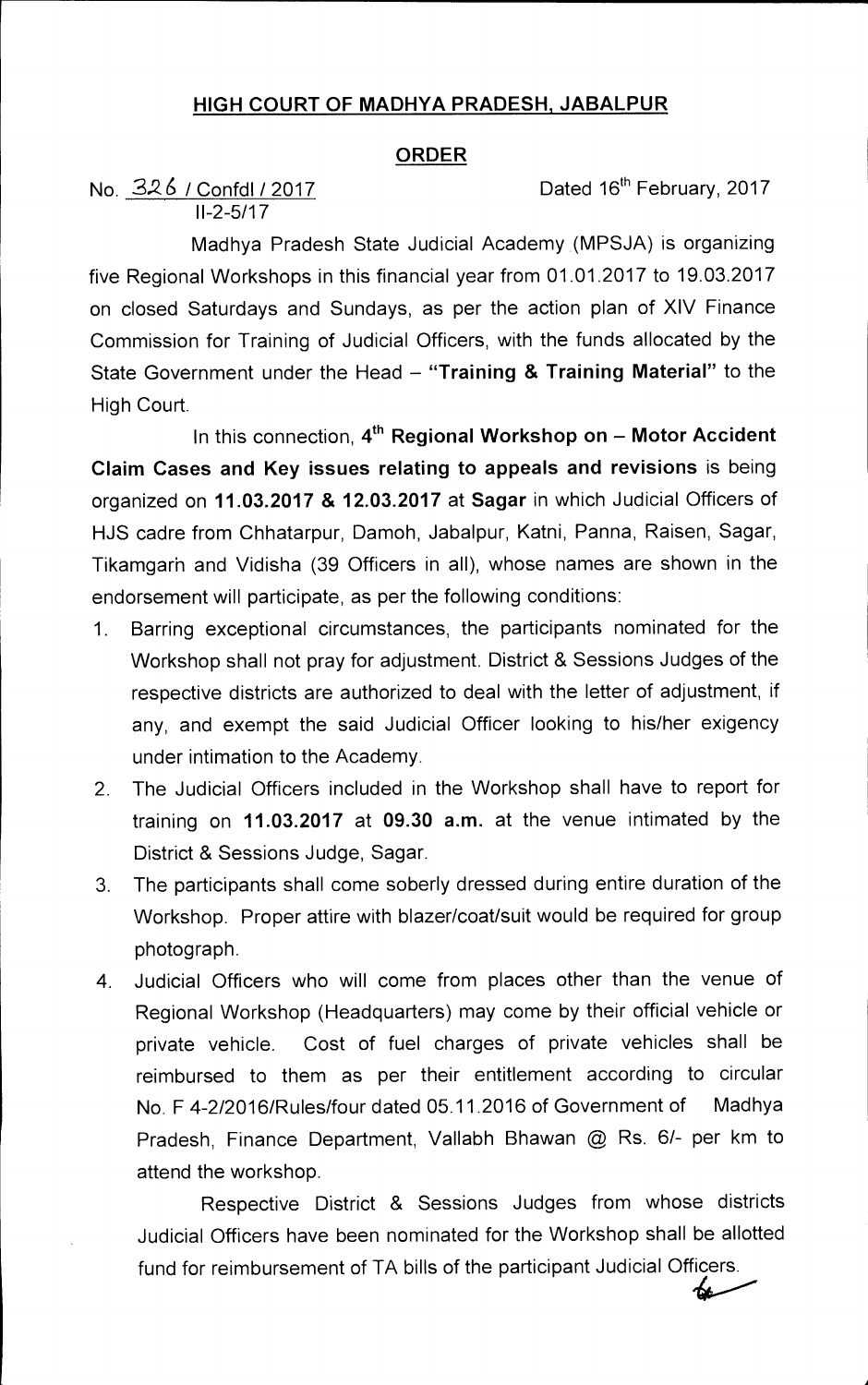- 5. The District & Sessions Judge, **Sagar** has to provide all logistic support like arranging public address system, conference hall having capacity to accommodate atleast 38 Judicial Officers etc. required for conducting the said workshop, stay arrangements of the participants/ Officers & Staff of MPSJA, catering services, etc.
- 6. During Workshop, breakfast, working lunch and tea twice with light snacks and dinner on the first day of the Workshop shall be served. On second day, breakfast, working lunch and tea twice with light snacks shall be provided. The outstation participants shall be provided dinner packs, on request.
- 7. Stay arrangement shall be provided on single / twin sharing basis for the participants.
- 8. The District Judge may utilize the services of two of the Judges from District Judiciary for logistic support and they shall be paid remuneration of Rs. 1,000/- per head per workshop and the District Judge shall be paid remuneration of Rs. 1,500/- for guidance and providing logistic support, which shall be adjusted towards their honorarium paid as guest faculty.

Class III and Class IV employees (two each) of the District Headquarters whose services will be utilized during the workshop, an incentive of Rs. 450/- to Class III employees and Rs. 250/- to Class IV employees shall be provided.

- 9. Judicial Officers at regional headquarters or from other places, whose services are utilized as Guest Faculty for the purpose of workshop, shall
- be paid honorarium as per High Court Order dated 26.08.2016.

**BY ORDER OF HON'BLE THE ACTING CHIEF JUSTICE** 

**(MANO'FfR MAM ANI) REGISTRAR GENERAL** 

Endt. No.  $327 / \text{Confd}/2017$  Dated 16<sup>th</sup> February, 2017 11-2-5/17 Copy forwarded to :-

- 
- 1 The Deputy Controller, Govt. Central Press, Arera Hills, Habibganj, Bhopal-6 for publication in the next issue of the M.P. Gazaette
- 2 The Principal Secretary, Govt. M.P. Law & Legislative Affairs Department, 1<sup>st</sup> Floor, Vindhyachal Bhawan, Bhopal, Pin 462 006, for information.
- 3 The Accountant General, (1), M.P. Gazetted Audit Department, Gwalior, for information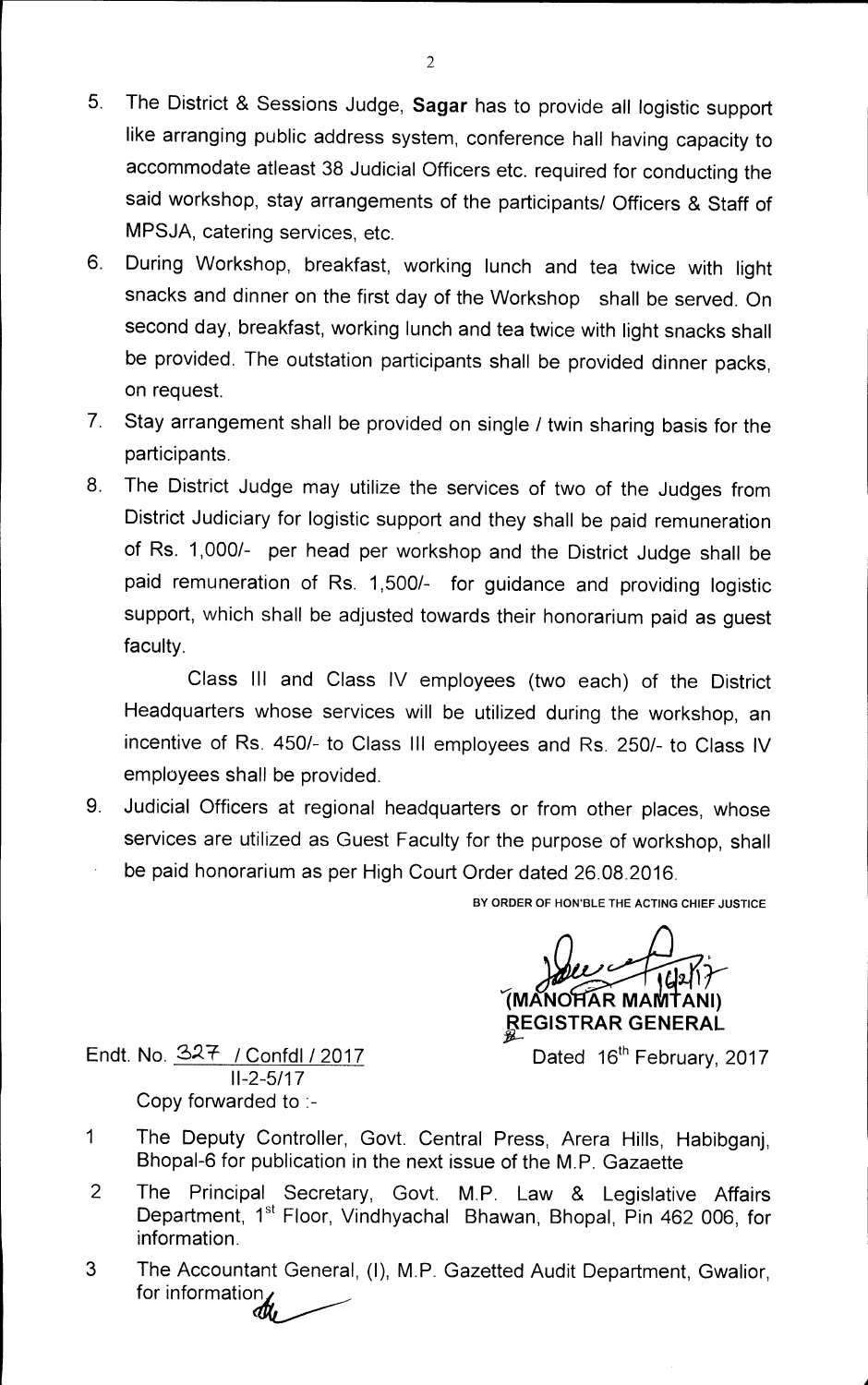3

- **4 The Accountant General, (II), Gwalior, for information.**
- **5.**
- **1. Shri Yogesh Dutta (Shukla), I ADJ, Chhatarpur**
- **2. Shri Dilip Kumar Nagle, ADJ, Bijawar, District Chhatarpur.**
- **3. Shri Bharat Singh Rawat, II ADJ, Chhatarpur**
- **4. Shri Devendra Deo Dwivedi, II ADJ, Damoh**
- **5. Shri Hitendra Singh Sisodiya, ADJ, Hatta, District Damoh**
- **6. Shri Sunil Kumar Jain (Jr.), Ill ADJ, Damoh**
- **7. Shri Sunil Kumar Shrivastava, IV ADJ, Jabalpur**
- **8. Shri Rajesh Kumar Shrivastava (Sr.), ll ADJ, Jabalpur**
- **9. Shri Padam Chand Gupta, X ADJ, Jabalpur**
- **10. Shri Sikandar Singh Parmar, IX ADJ, Jabalpur**
- **11. Shri Akhilesh Shukla, XI ADJ, Jabalpur**
- **12. Shri Madhusudan Mishra, V ADJ, Jabalpur**
- **13. Shri Prayag Lal Dinkar, ADJ, Sihora District Jabalpur**
- **14. Shri Rajaram Badodiya, XII ADJ, Jabalpur**
- **15. Smt. Shashikanta Vaishya, VIII ADJ, Jabalpur**
- **16. Shri Sheikh Salim, XVIII, ADJ, Jabalpur**
- **17. Shri Devendra Prasad Mishra, III ADJ, Jabalpur**
- **18. Shri Rajeev K. Pal, ASJ, Special Court No.8, Under Electricity Act, 2003, Jabalpur**
- **19. Shri Arvind Raghuwanshi, V ADJ, Jabalpur**
- **20. Shri Rajendra Kumar Shrivas, II ADJ, Sihora, District Jabalpur**
- **21. Shri Awadhesh Kumar Gupta, I ADJ, Katni**
- **22. Shri Surendra Kumar Shrivastava (Jr.), IV ADJ, Katni**
- **23. Shri Bhagvat Prasad Pandey, ADJ, Pawai, District Panna**
- **24. Dr. Ramesh Sahu, III ADJ, Raisen**
- **25. Shri Brahma Shankar Dixit, ADJ, Jatara, District Tikamgarh**
- **26. Shri Ram Prasad Sonkar, ADJ, Niwari, District Tikamgarh**
- **27. Shri Sanjeev Shrivastava, I ADJ, Tikamgarh**
- **28. Shri Ajay Kant Pandey, IV ADJ, Vidisha**
- **29. Ku. Anita Bajpai, I ADJ, Basoda, District Vidisha**
- **30. Smt. Vandana Jain, I ADJ, Vidisha**
- **31. Shri Bhagvati Prasad Sharma, V ADJ, Sagar**
- **32. Shri Mahesh Kumar Sharma, VII ADJ, Sagar**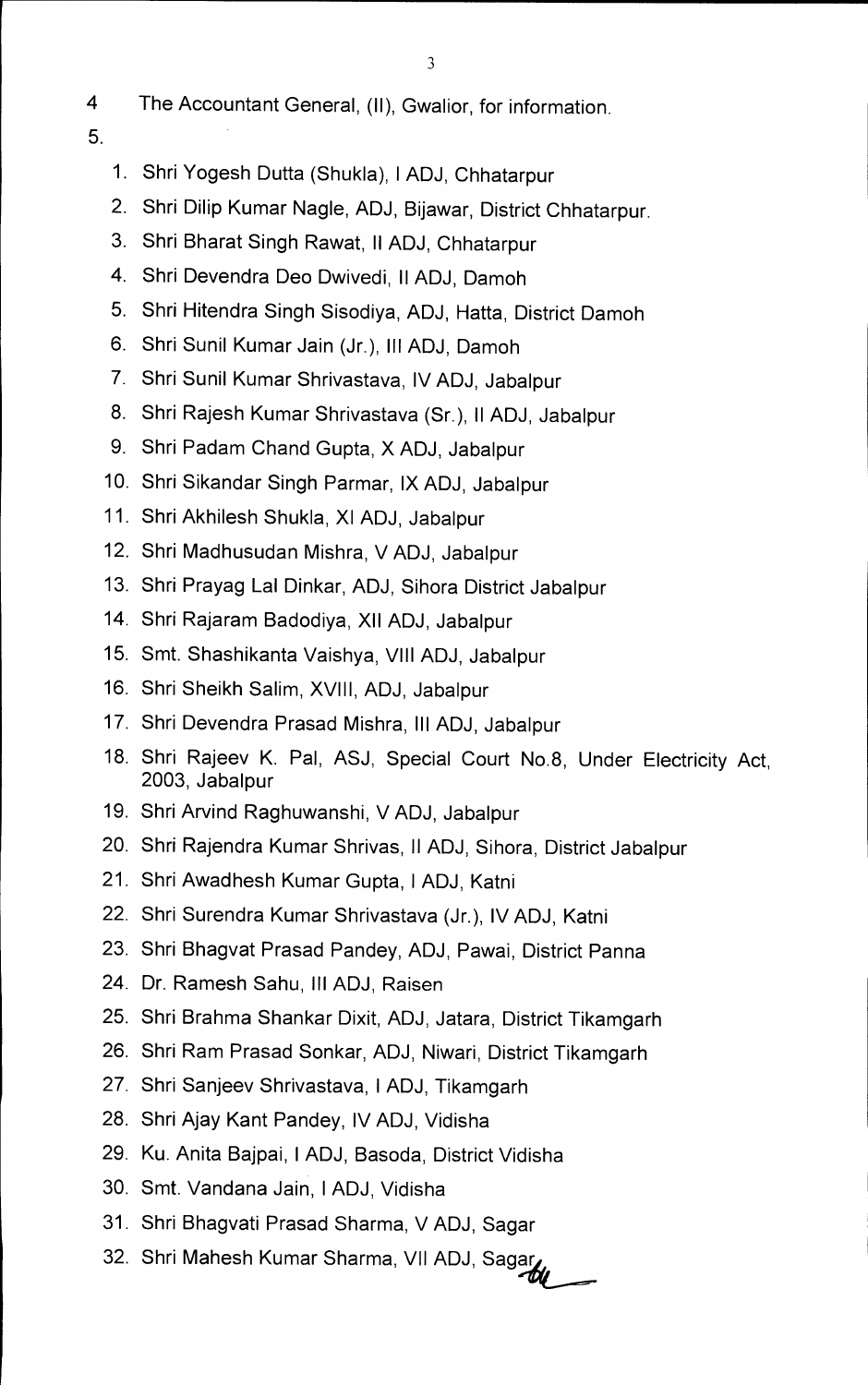- **33. Shri Ajit Singh, II ADJ, Sagar**
- **34. Shri Anil Kumar Agrawal, II ADJ, Khurai, District Sagar**
- **35. Shri Kashif Nadeem (Khan), IV ADJ, Sagar**
- **36. Shri Sunil Kumar Jain (Sr.), ASJ, Special Court No.10, Under Electricity Act, 2003, Sagar**
- **37. Shri Mahendra Kumar Jain, VI ADJ, Sagar**
- **38. Shri Pramod Kumar, ADJ, Bina, District Sagar**
- **39. Shri Anjani Nandan Joshi, ADJ, Rahli, District Sagar**

## **With a direction to participate in the Regional Workshop to be organized on 11.03.2017 & 12.03.2017 from 09.30 a.m. at Sagar.**

- **6 The District and Sessions Judge, Chhatarpur/ Damoh/ Jabalpur/ Katni, Panna/ Raisen/ Sagar/ Tikamgarh/ Vidisha for information and necessary action. You are further directed to send confirmation of receiving of this communication immediately, by fax.**
- **7 Budgetary allocation of Rs. 2,77,000/- will be made to District & Sessions Judge, Sagar vide a separate order of the High Court to meet the expenses of Regional Workshop at Sagar on 11.03.2017 & 12.03.2017 (Saturday & Sunday).**
- **8 Budgetary allocation for reimbursement of TA/fuel expenses of participant judges from the respective districts will be made to the District and Sessions Judge, Chhatarpur/ Damoh/Jabalpur/ Katni, Panna/ Raisen/ Sagar/ Tikamgarh/ Vidisha vide a separate order of the High Court.**
- **9. Registrar (I.T.), High Court of Madhya Pradesh, Jabalpur, for sending copy of order by e-mail to following Judicial Officers:-** 
	- **1 District Judge (Inspection), High Court Premises, Jabalpur/ District Judge (Inspection), J.E.-1, Judges Enclave, Residency Area, Indore-452001./ District Judge (Inspection), 28/B, Race-course Road, Opposite Maila Ground, Gwalior (M.P.), for information.**
	- **2. Principal Registrar, High Court of M.P., Bench lndore, for information**
	- **3. Principal Registrar, High Court of M.P., Bench at Gwalior, New High Court Building, City Centre, Gwalior, for information.**
	- **4. Member Secretary, M.P. State Legal Services Authority, 574, South Civil Lines, Jabalpur, for information.**